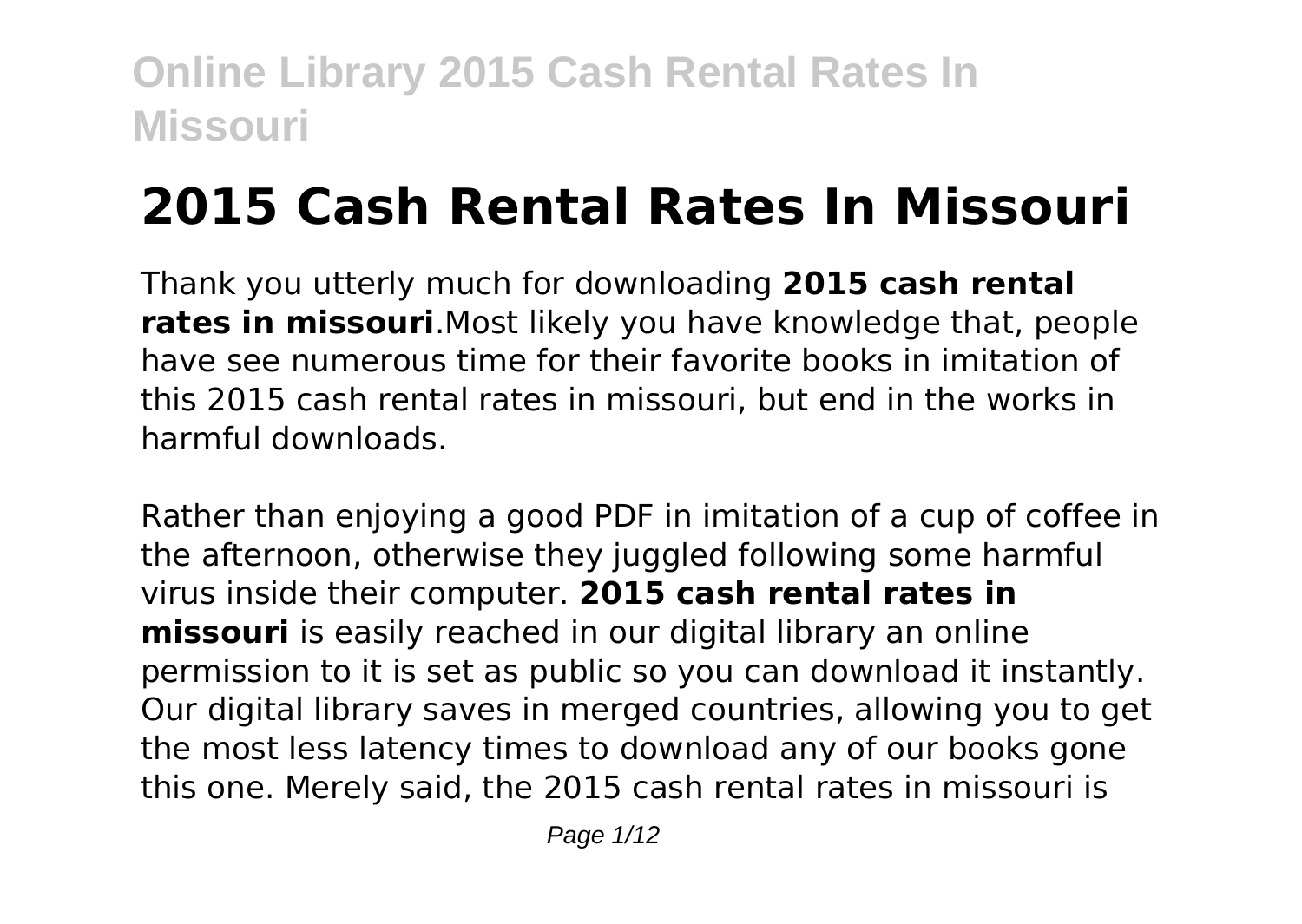universally compatible in the manner of any devices to read.

Ebook Bike is another great option for you to download free eBooks online. It features a large collection of novels and audiobooks for you to read. While you can search books, browse through the collection and even upload new creations, you can also share them on the social networking platforms.

#### **2015 Cash Rental Rates In**

Cash Rents. The Cash Rents Survey provides the basis for county estimates of the cash rent paid for irrigated cropland, nonirrigated cropland, and pasture. The 2008 Farm Bill mandated that NASS provide mean rental rates for all counties with 20,000 acres of cropland plus pasture.

#### **USDA - National Agricultural Statistics Service - Surveys**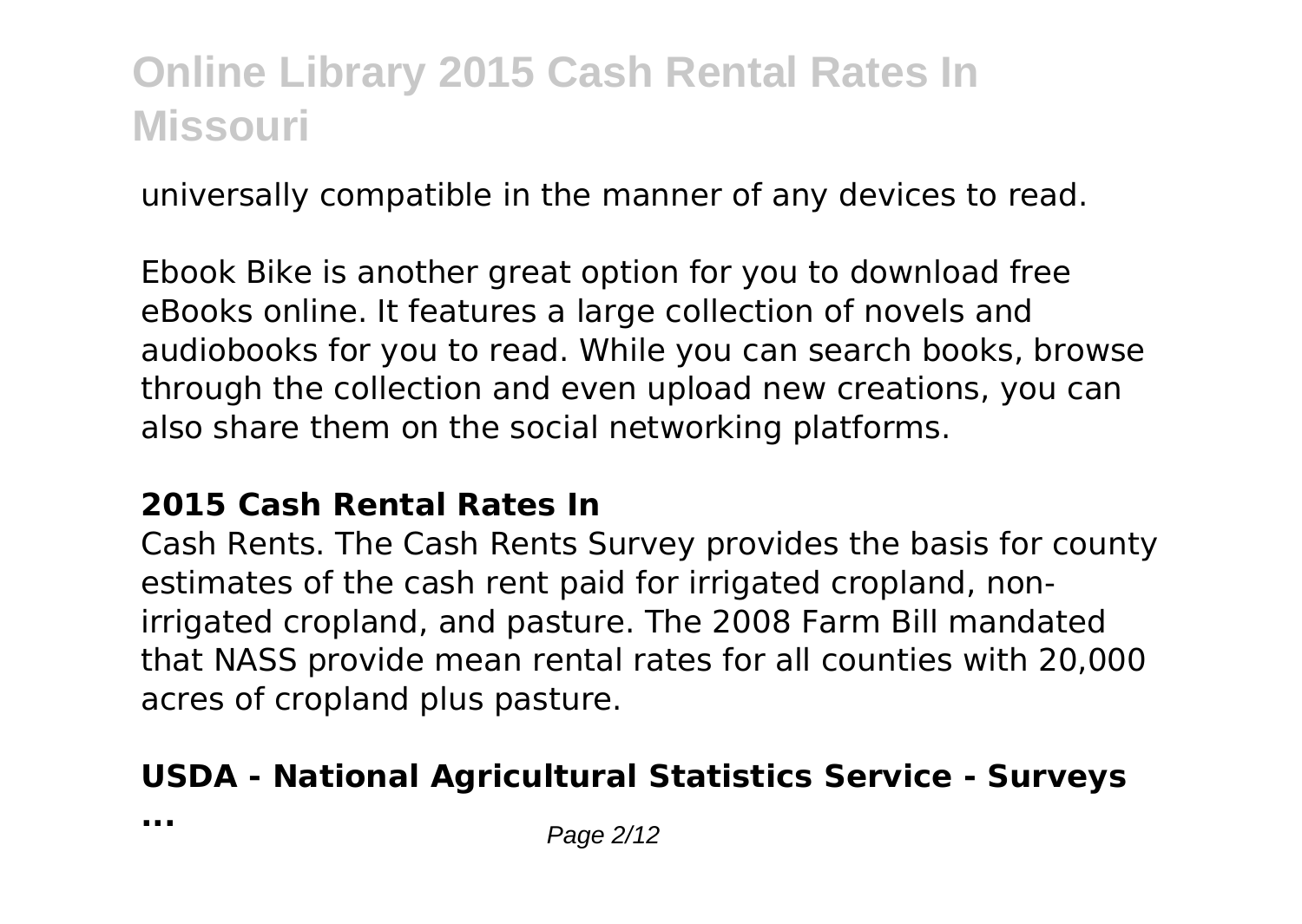2015 Cash Rental Rates Cash rental arrangements remain the most popular alternative for leasing agricultural land in Nebraska. Based upon the 2015 survey results, average cash rental rates are summarized in Table 10, along with the percent change from 2014 and the high and low values reported for this year.

#### **2015 Cash Rental Rates - extension.unl.edu**

2015 Cash Rental Rates Cash rental arrangements remain the most popular alternative for leasing agricultural land in Nebraska. Based upon the 2015 survey results, average cash rental rates are summarized in Table 10, along with the percent change from 2014 and the hiah and low values reported for this year.

#### **Nebraska Extension | Institute of Agriculture and Natural**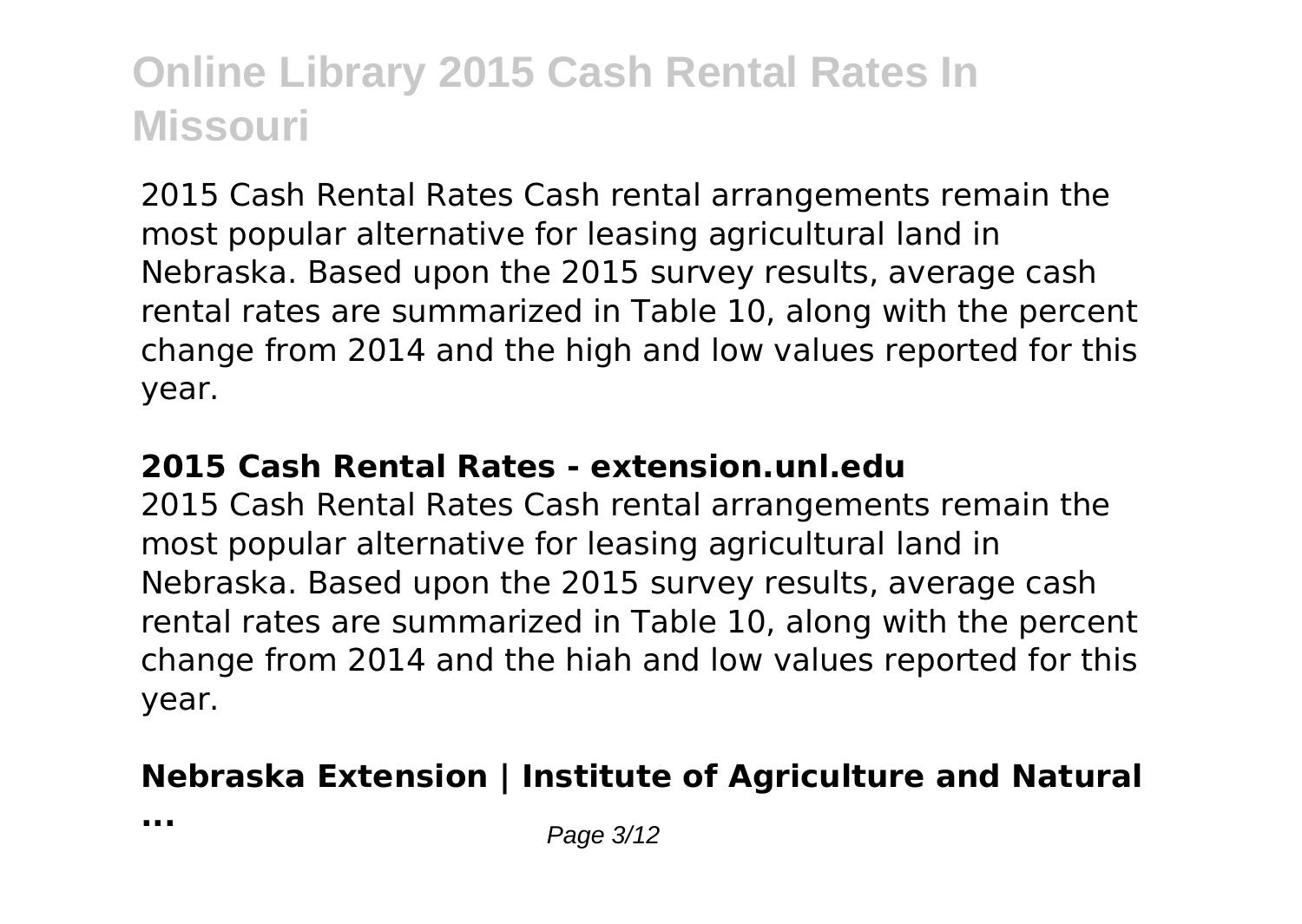Cash Rental Rates for Iowa - 2015 Survey Page 4 \* Number of responses is the number of individuals who provided information about typical rental rates in the county. Rental data was not collected by individual farm. \*\* No values are reported if fewer than ve responses were received. County District Average Butler Cerro

#### **Cash Rental Rates for Iowa Ag Decision Maker 2015 Survey T**

Data Source: Mashvisor, May 2018 . An experienced real estate investor might look at this number with a skeptical eve. After all, real estate experts traditionally consider a good cap rate for rental properties to be above 8%.However, the real estate investing world has become so competitive in recent years, especially with the emergence of short-term rental platforms, that a cap rate of 3-4% ...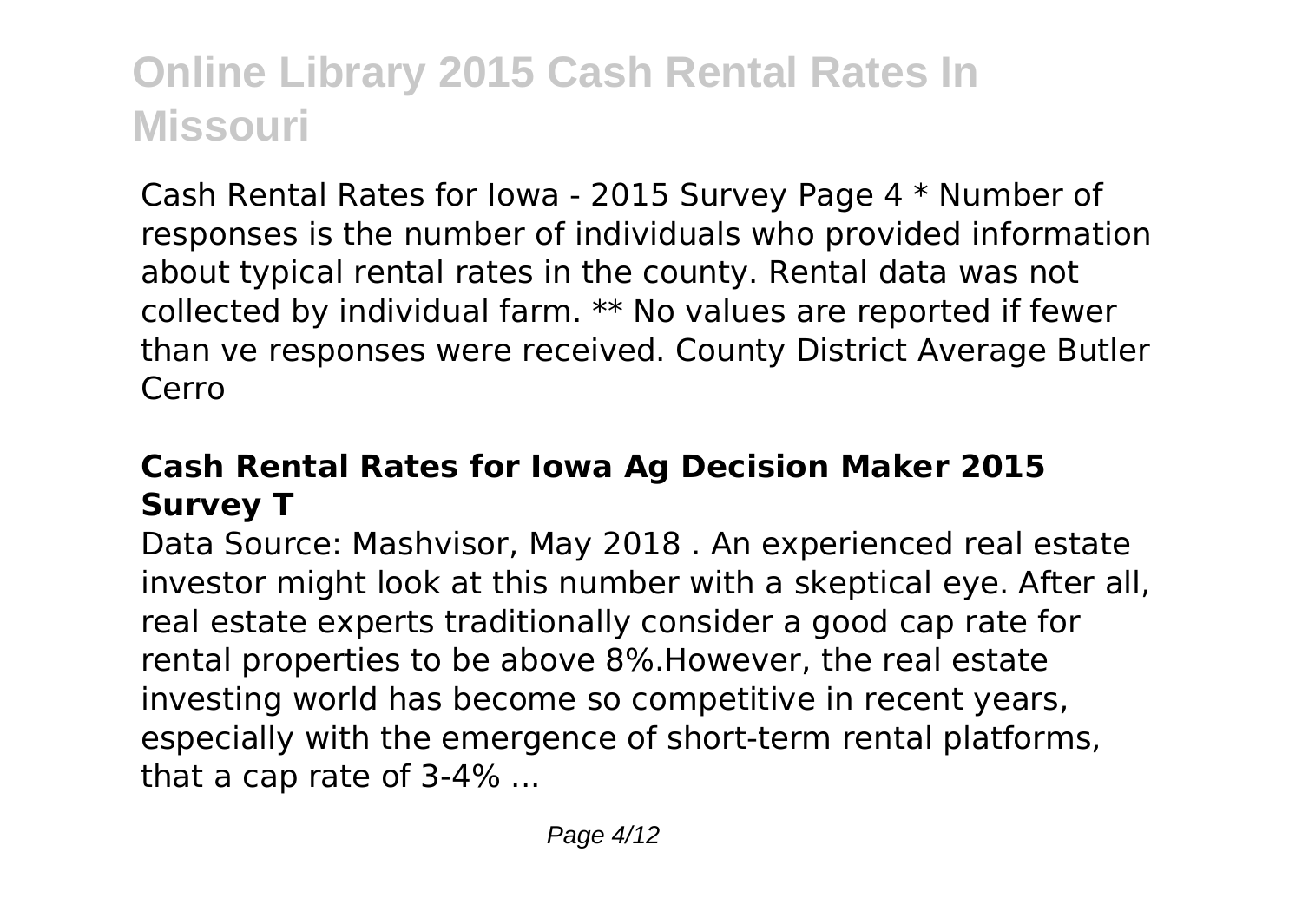#### **Best Places to Invest in Rental Properties in New York**

2015 Cash Rental Rates in Missouri In the summer of 2015, 228 Missourians responded to a mailed survey and provided information on their cash rental arrangements for farm property. A summary of their rates for Missouri cropland, pasture, farm buildings and fee hunting is shown in the following tables. As expected, most rates had increased since ...

#### **2015 Cash Rental Rates in Missouri**

Gary Schnitkey • Weekly Farm Economics • In recent weeks, two sources released cash rent information for Illinois. The U.S. Department of Agriculture released county average cash rents for 2014. The Illinois Society of Professional Farm Managers and Rural Appraisers released 2014 and expected 2015 cash rents for professionally managed farmland.

### Cash Rents in 2014 and Expected Cash Rents in 2015 ...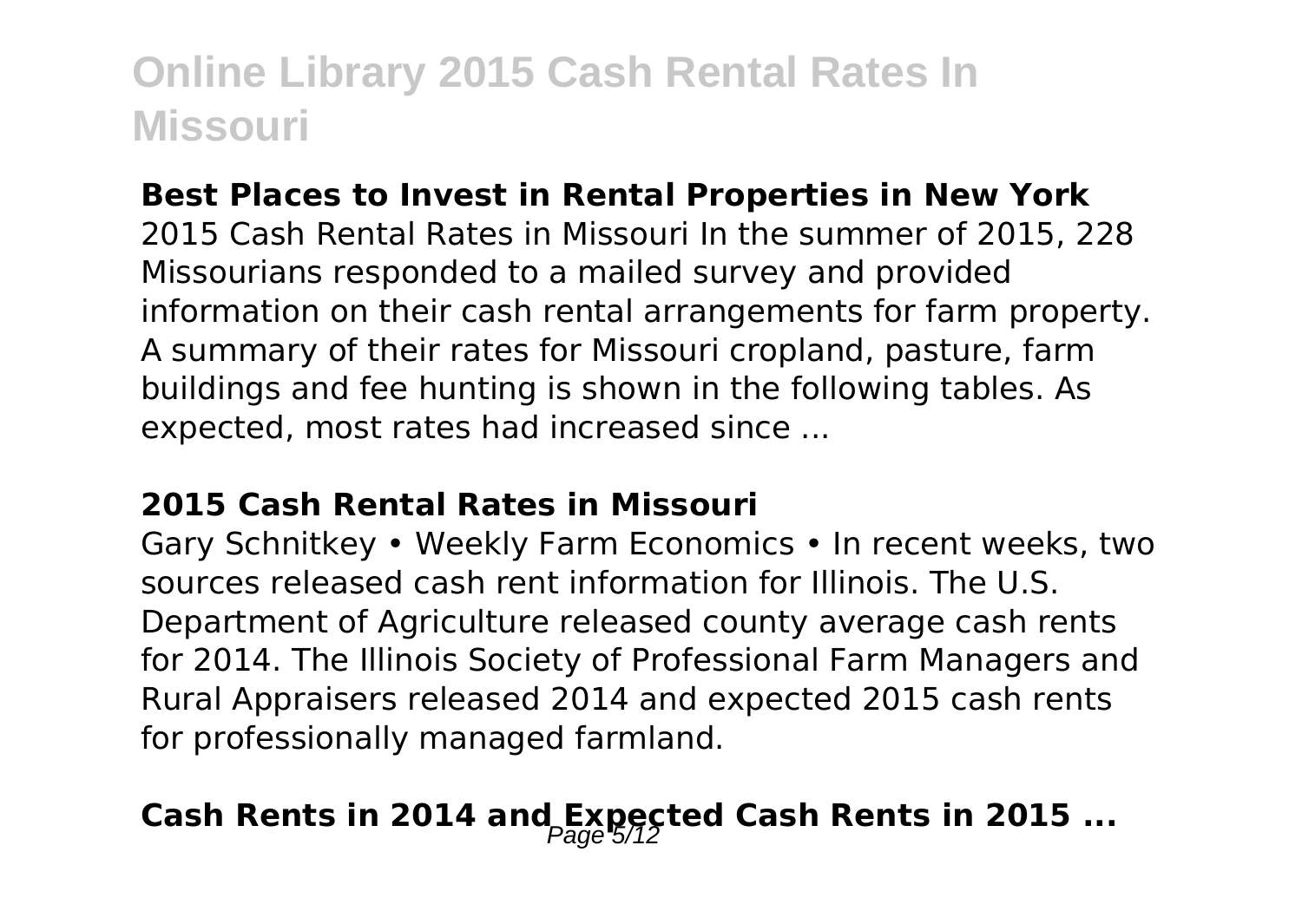Updated 2020 CRP Rental Rates and Grassland Rental Rates (New) 2018 CRP Rental Rates and Grassland Rental Rates Map of CRP Enrollment October 2019 (pdf) Map of Changes in CRP Acreage 2007-2016 (pdf) Map of CRP 2020 - 2022 Expiring Acres (pdf) Grasslands Signup 202 State Acceptances. Grassland Ranking Period 200 Results

#### **Conservation Reserve Program Statistics**

The cash rental rate information presented in this publication is from a survey of farmers, landowners, agricultural lenders, and professional farm managers. ... Number of responses – number of individuals who reported typical rental rates for each county. 2015-2019 average yields ...

#### **Cash Rental Rates for Iowa Survey | Ag Decision Maker**

Cash Rental Rates for oa 2020 re FM 151 Revised May 2020 Ag Decision Maker File C2-10 The cash rental rate information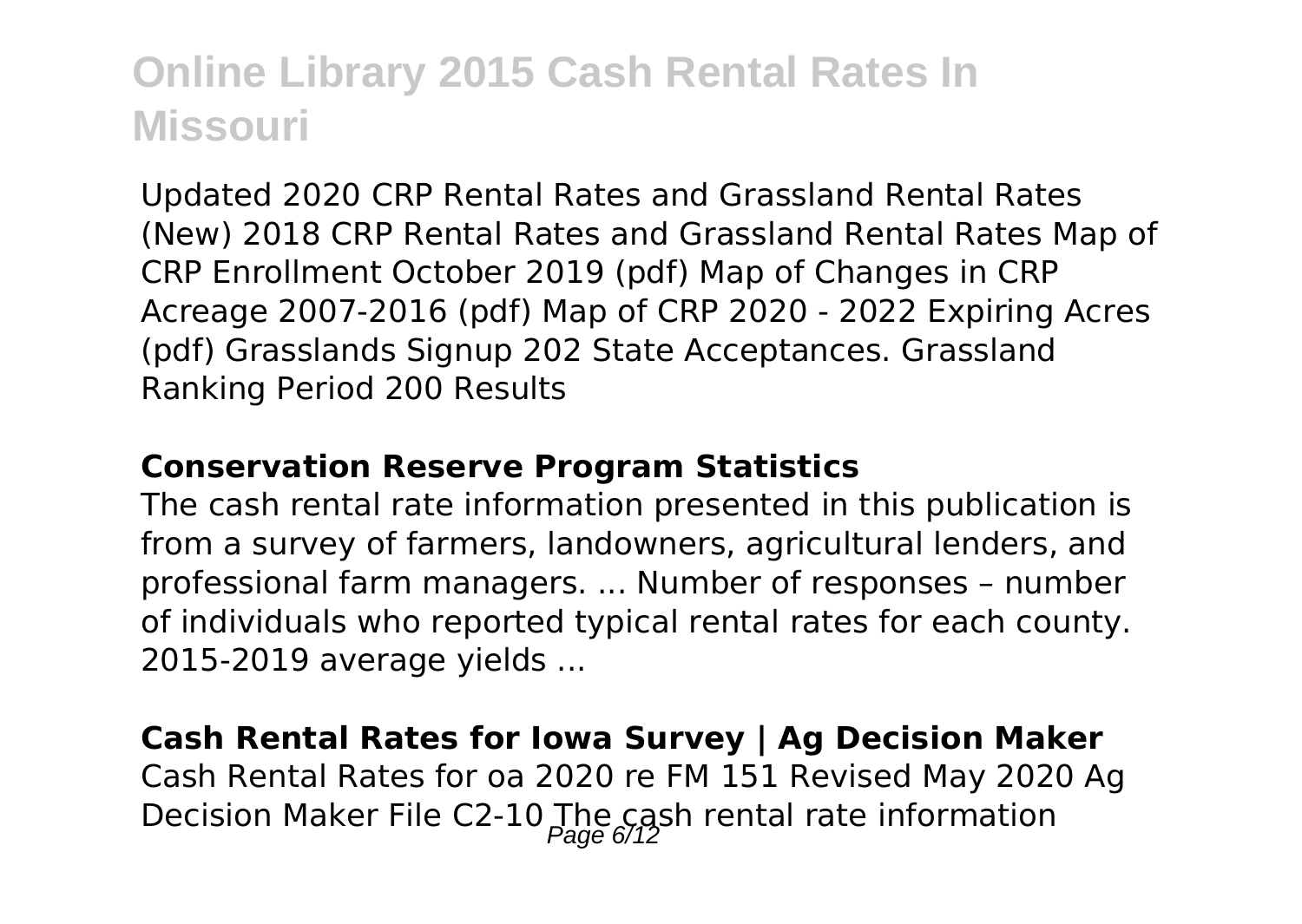presented in this publication is from a survey of farmers, landowners, agricultural lenders, and professional farm managers. They supplied information based on their best judgments about typical cash rental rates for high ...

#### **Cash Rental Rates for Iowa - 2020 Survey**

Pasture rent increased from an average of \$12/acre in 2014 to \$14/acre in 2015 or a 16.67 percent increase (table 1). Cash rent nationally continued to increase while crop prices and farm incomes are projected to be down again in 2015.

#### **2015 Cash Rents in Maryland and Delaware — Maryland Risk ...**

The average rental price for a two-bedroom unit fell by 2.80%, from \$3,506.92 to \$3,408.78. Year-over-year rental prices are down across-the-board with studio, one-bedroom, and twobedroom prices decreasing by  $8.49\%$ , 9.58%, and 12.05%,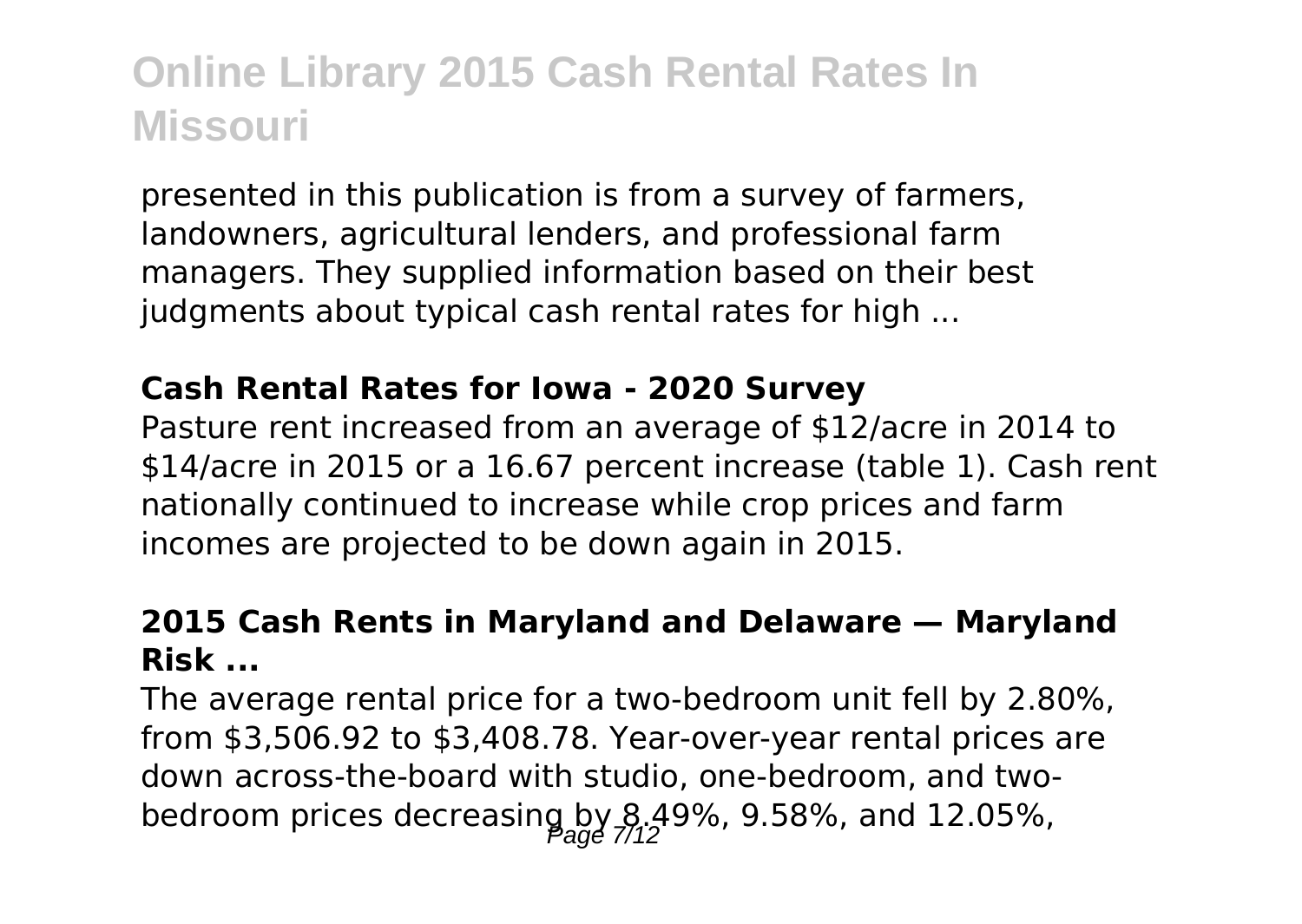respectively. This past month, the most expensive rental units by average price were observed in DUMBO.

#### **Brooklyn Rental Market Report | MNS, Real Estate Obsessed**

The most recent annual survey of cash rental rates for Iowa farmland shows rates have increased, on average, from \$219 per acre last year to \$222 in 2020, or 1.4%. This is the fourth year of relatively stable rates at levels around 18% lower than the historical peak reached in 2013 at \$270 per acre.

#### **Cash rental rates increase slightly in Iowa | Farm Progress**

A cash rental rate can be based on a farm's average yields (e.g., 5-year or 10-year average). For example, assume the average rental rates in your county are \$1.20 per bushel for corn and \$4.15 per bushel for soybean, based on the latest survey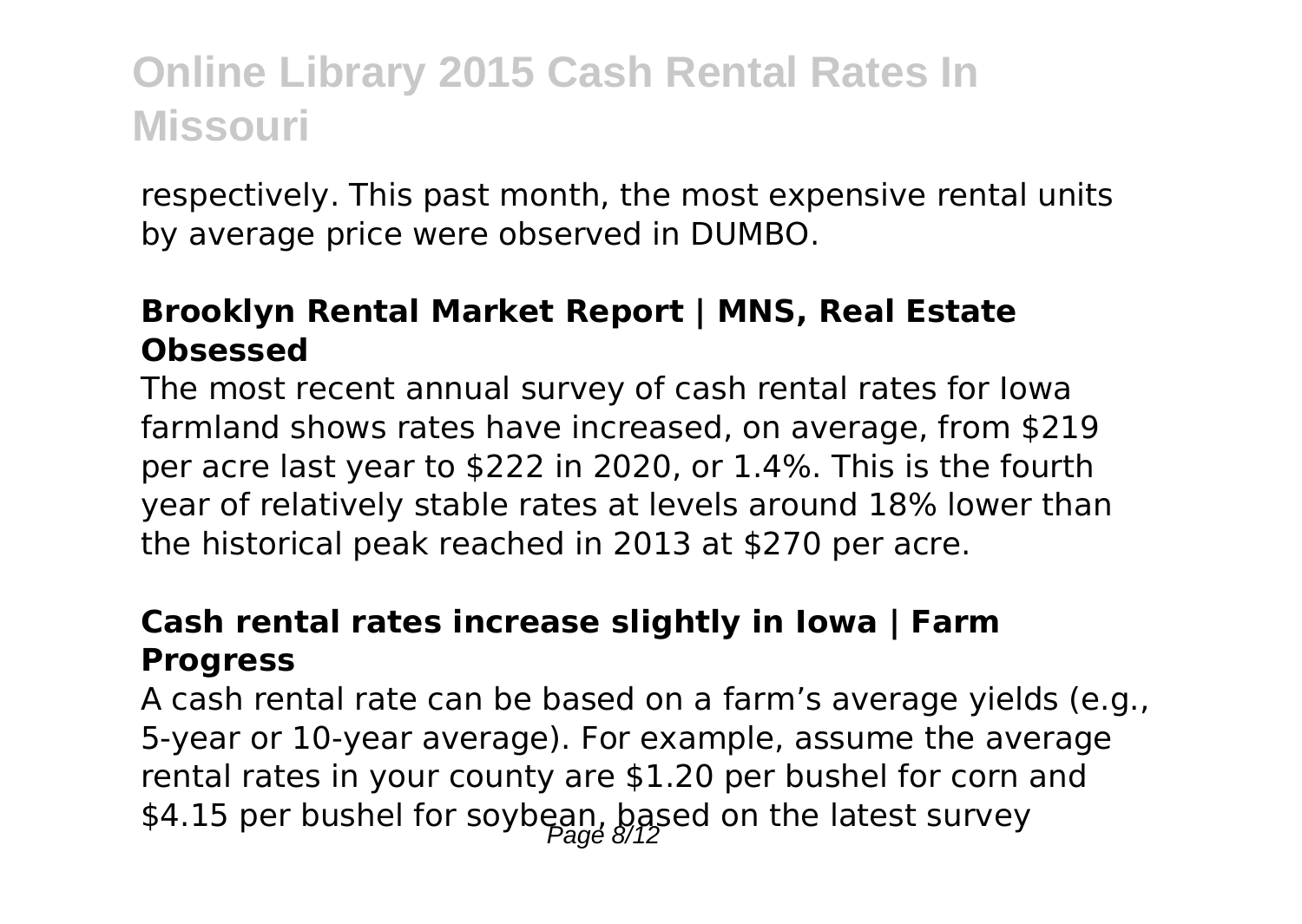information. If your farm has an average corn yield of 180 bushels per acre this results in a ...

#### **Computing a Cropland Cash Rental Rate**

Tax Rates. The tax rate is 6% of the base rent. All taxpayers are granted a 35% base rent reduction, which reduces the effective tax rate to 3.9%. In addition, you are allowed a tax credit if your annualized base rent before the 35% rent reduction is between \$250,000 and \$300,000. Be sure to review the instructions for Commercial Rent Tax for ...

#### **Business Commercial Rent Tax - CRT**

Farmers reported an average cash rental rate of \$36.88 per acre on land that produced an average of 2.6 tons of hay per acre. Good pasture/hay ground had an average rental rate of \$40.74 per acre. Fair pasture and timber pasture users reported rental rates of \$32.15 and \$28.13, respectively.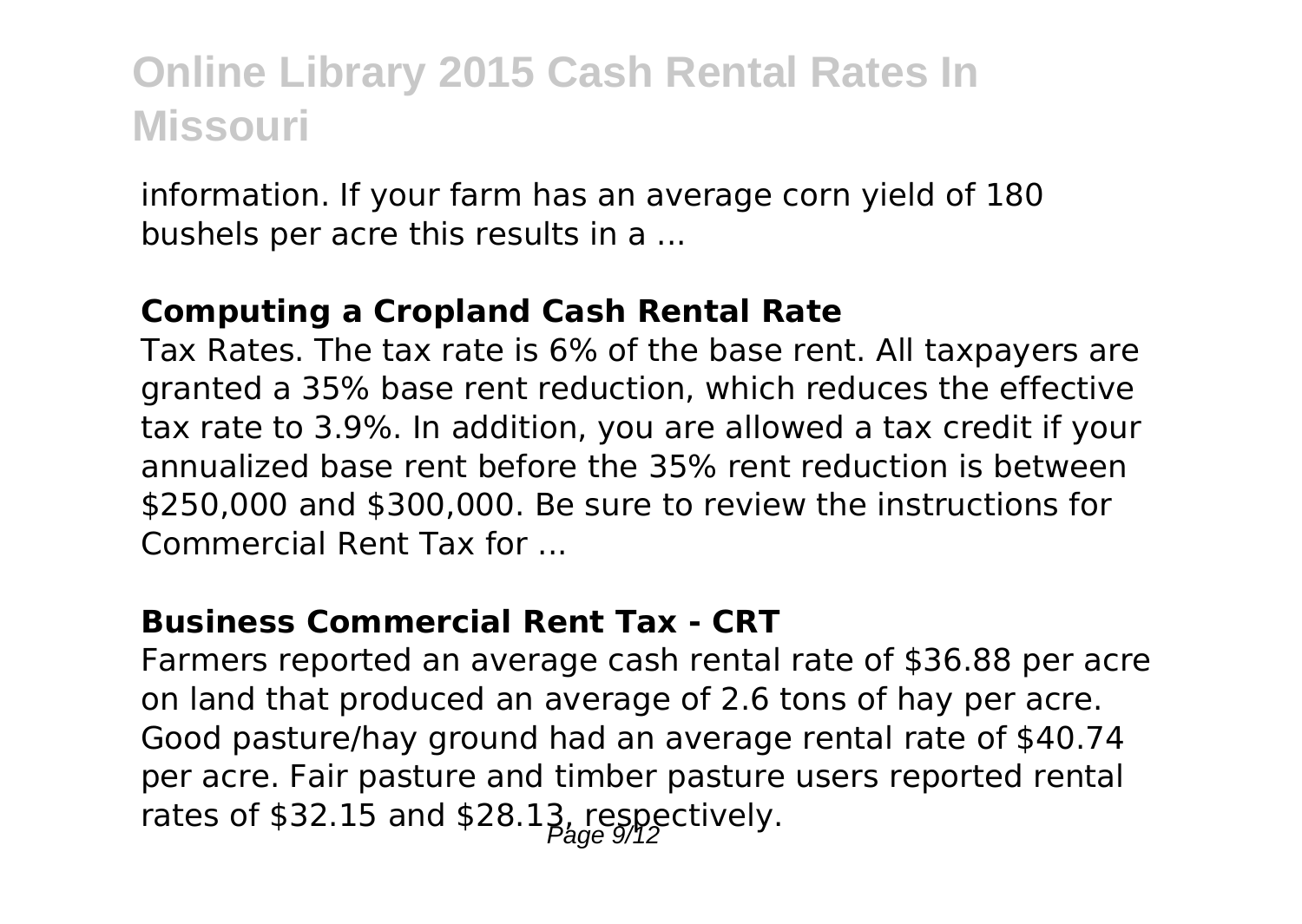#### **2018 Cash Rental Rates in Missouri, G427 | MU Extension**

2018 with an average rent of \$27 per acre. Table 5 also shows the cash rental rates and the average land sales values in Mississippi on a dollars per animal unit (AU)5 basis with a Mississippi State University-recommended stocking rate of 1.2 AU per 2 acres. The rental cost to run one cow/calf pair is simply double the

#### **Mississippi Agricultural Land Values and Cash Rents Report**

Getty. Rent prices are falling in much of New York City as residents continue to grapple with the COVID-19 pandemic. In Manhattan, the vacancy rate on rental units is now the highest in more than ...

# **Here's How COVID-19 Is Affecting New York Rent Prices**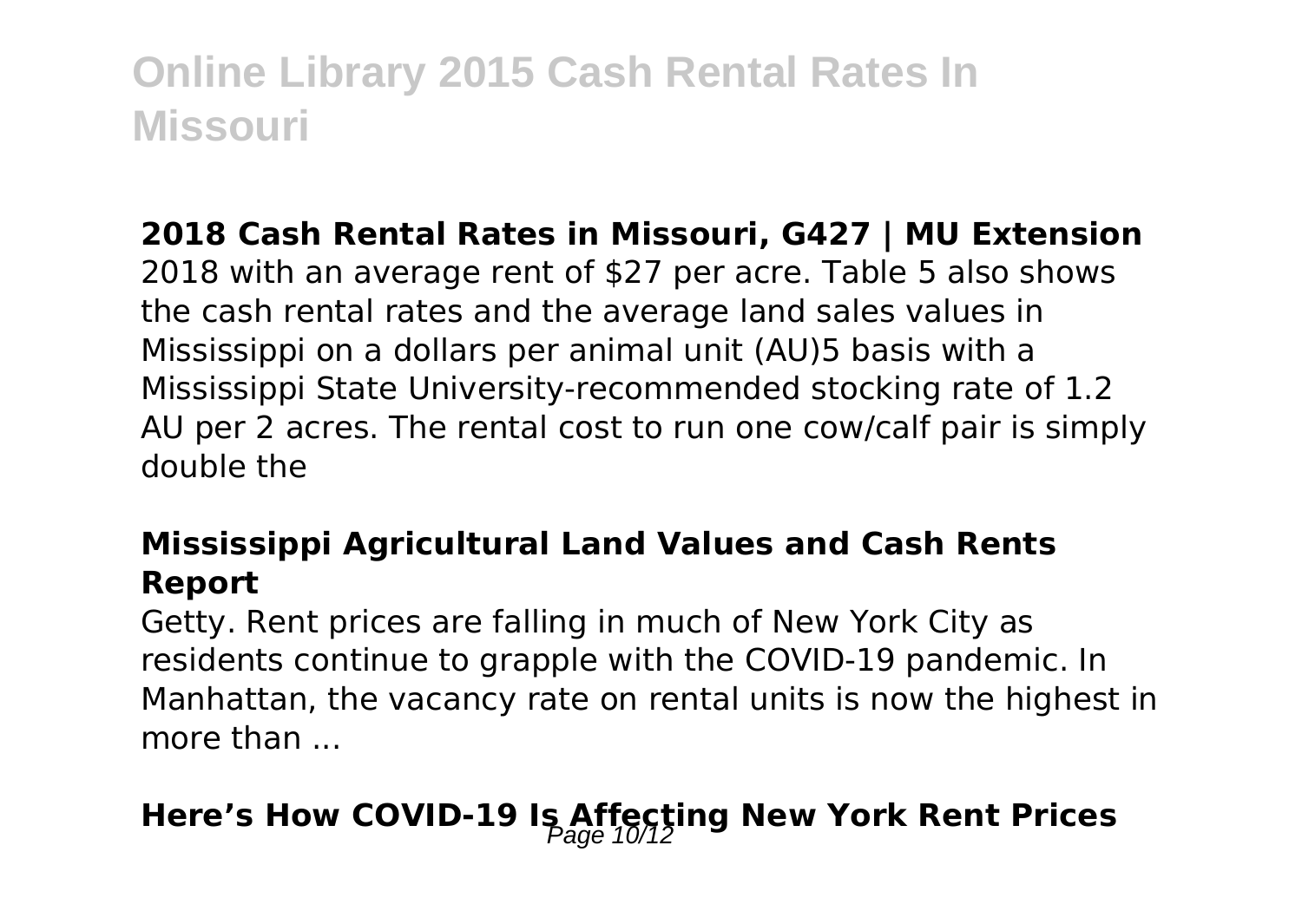Western Ohio Cropland Values and Cash Rents 2015-16 The "Western Ohio Cropland Values and Cash Rents" study was conducted from February through April in 2016. The study is an opinion based survey used to poll professionals with a knowledge of Ohio's cropland values and rental rates.

#### **Western Ohio Cropland Values and Cash Rents 2015-16 | AEDE**

The average statewide cash rental rate is \$18.30 per acre. The previous cash rent highs occurred in 2015 and 2016 at \$18.20 per acre. Cash rents over the last four years have not grown significantly, leading to a declining inflation-adjusted rental rate, Parman says. Since the previous highs seen in 2015 and 2016, nominal rental rates in the northwestern, east-central, southeastern and south-central regions dipped and then recovered most or all of their value in 2019.